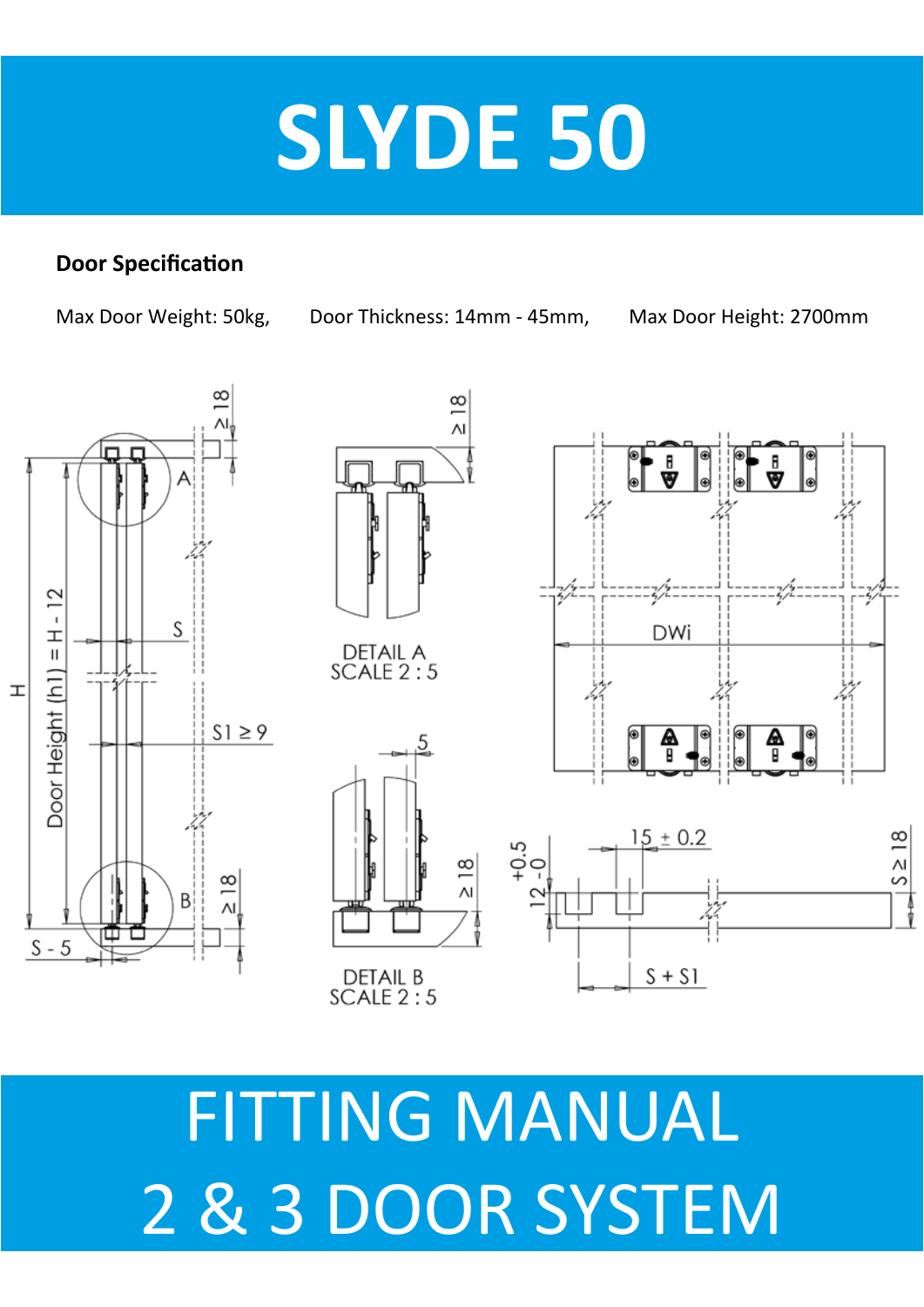# **Calculation of wardrobe size**

DWi - Door Width (2 Door) = OW - 2F 2 DWi - Door Width (3 Door) = OW - 2F 3 S = Door Thickness, between 14mm and 45mm OW - Opening Width H - Inside Height of Wardrobe  $h1$  = Door Height,  $h1$  = H - 12 + 10 + 15

F - Thickness of Side Panel

S1 = Gap between the doors



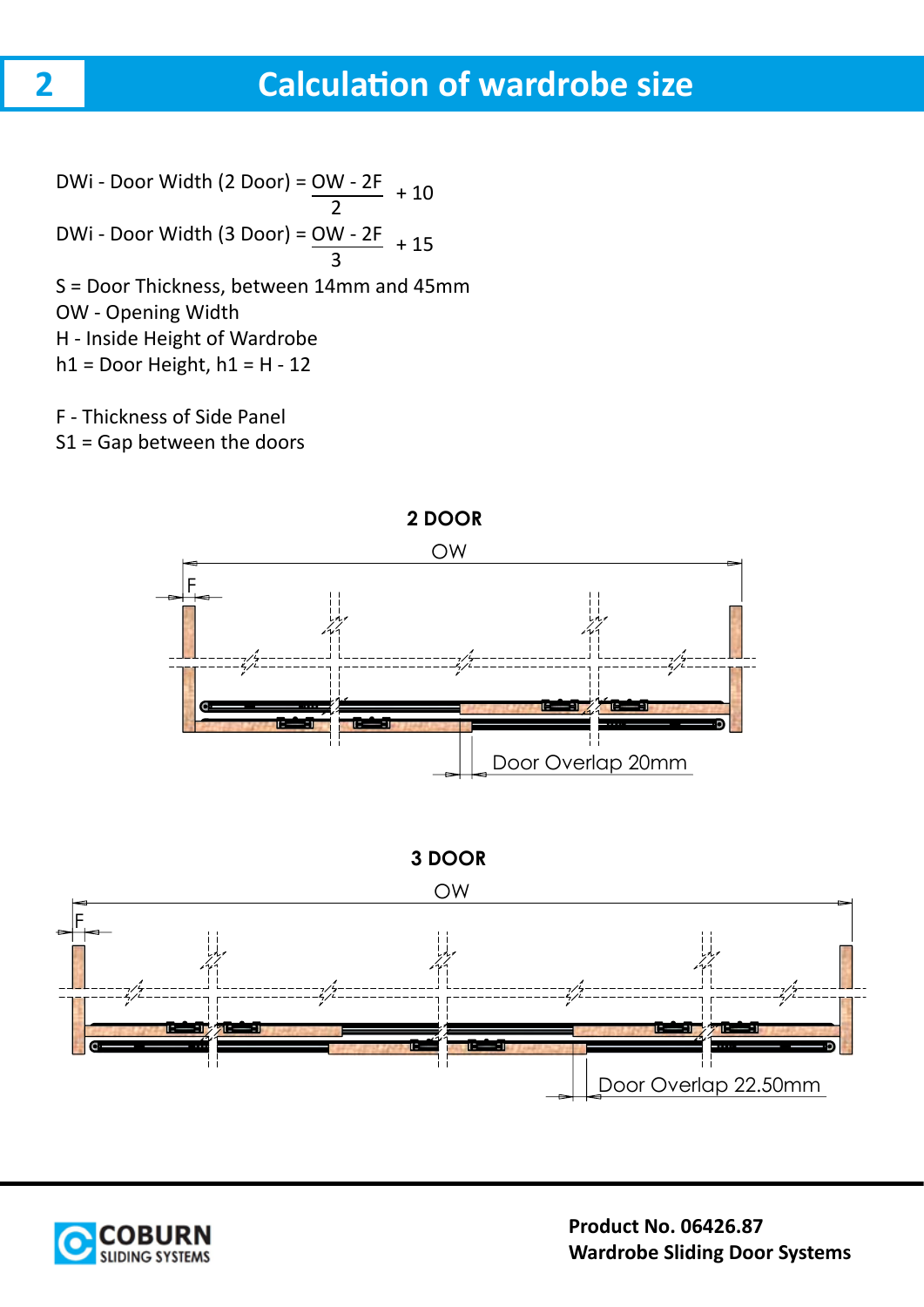# **Wardrobe Preparation**

 $W1 = OW - 2F - 20$ 



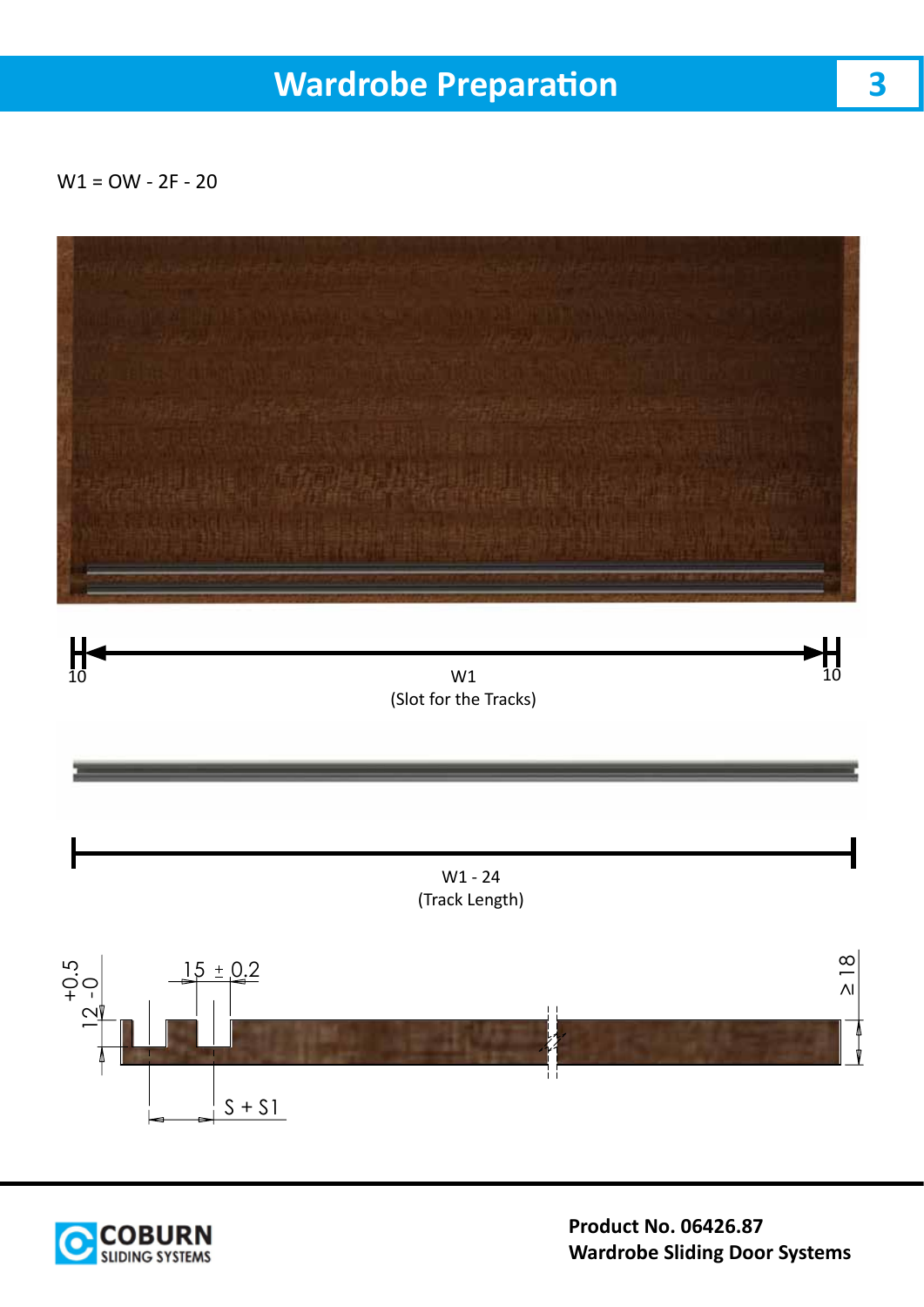# **Equipment Needed**



### **SCREWDRIVER**



#### **RULER**

A Phillips head screwdriver.

Size: 300mm.

## **System Components**



#### **TRACK ( 2 DOOR / 3 DOOR)**

Article Number: 866

Quantity: 4 Pieces

\* Available in 2 meters (866-20), and 3 meters (866-30).



#### **FITTINGS PACK ( 2 DOOR / 3 DOOR)**

Article Number: 86701/ 86702

Rollers: 8 Pieces / 12 Pieces

Soft Closing Dampers : 4 Pieces

Track End Cap: 8 Pieces

Fixing Screws: 32 Pieces / 48 Pieces

Allen Key: 1 Piece



**Product No. 06426.87 Wardrobe Sliding Door Systems**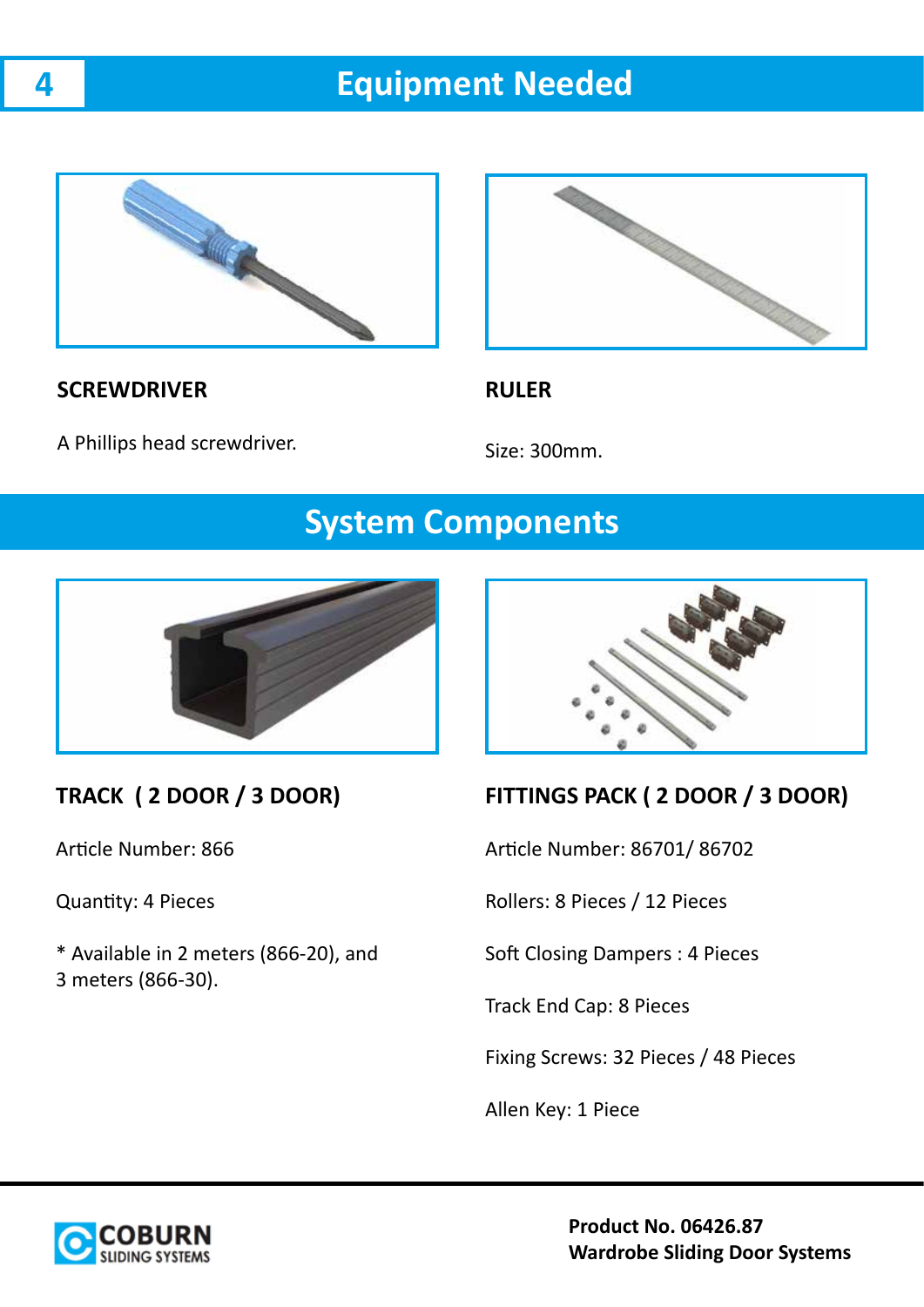

- 1. Place the dampers 60mm into the top track\*. Ensure the dampers are facing in the correct direction as guided in **Figure 1.**
- 2. Once the dampers have been placed. Place the track end Caps into the track, as guided in **Figure 2.**

#### **NOTE:**

\*The bottom tracks do not require dampers

![](_page_4_Picture_6.jpeg)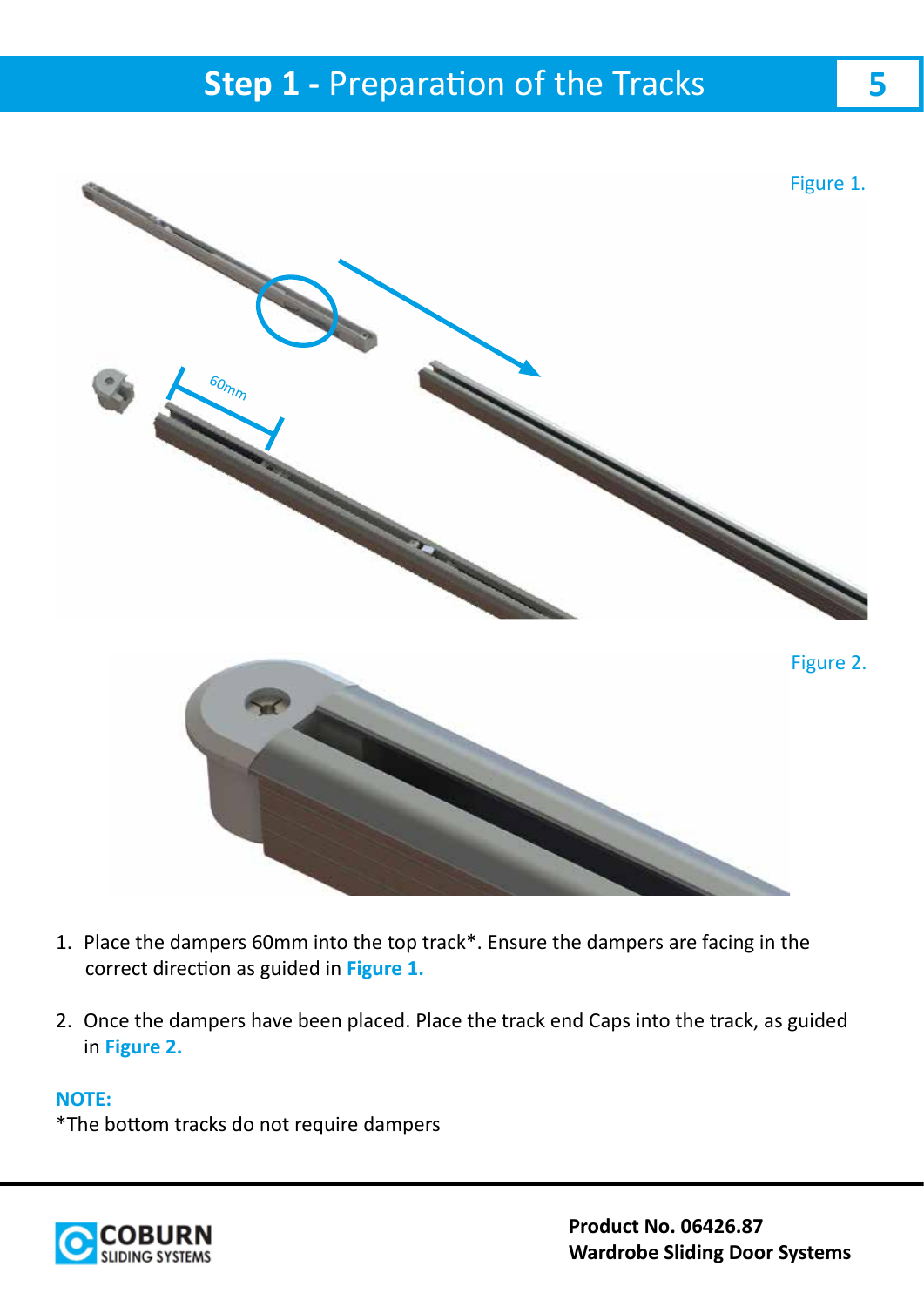# **Step 2 - Installing the Tracks**

![](_page_5_Picture_1.jpeg)

- 1. Place the track assembly into the slots on the bottom panel. Repeat this step for the top panel, as guided in **Figure 3.**
- 2. Tighten the Track end stops to fix, as guided in **Figure 4.**

![](_page_5_Picture_4.jpeg)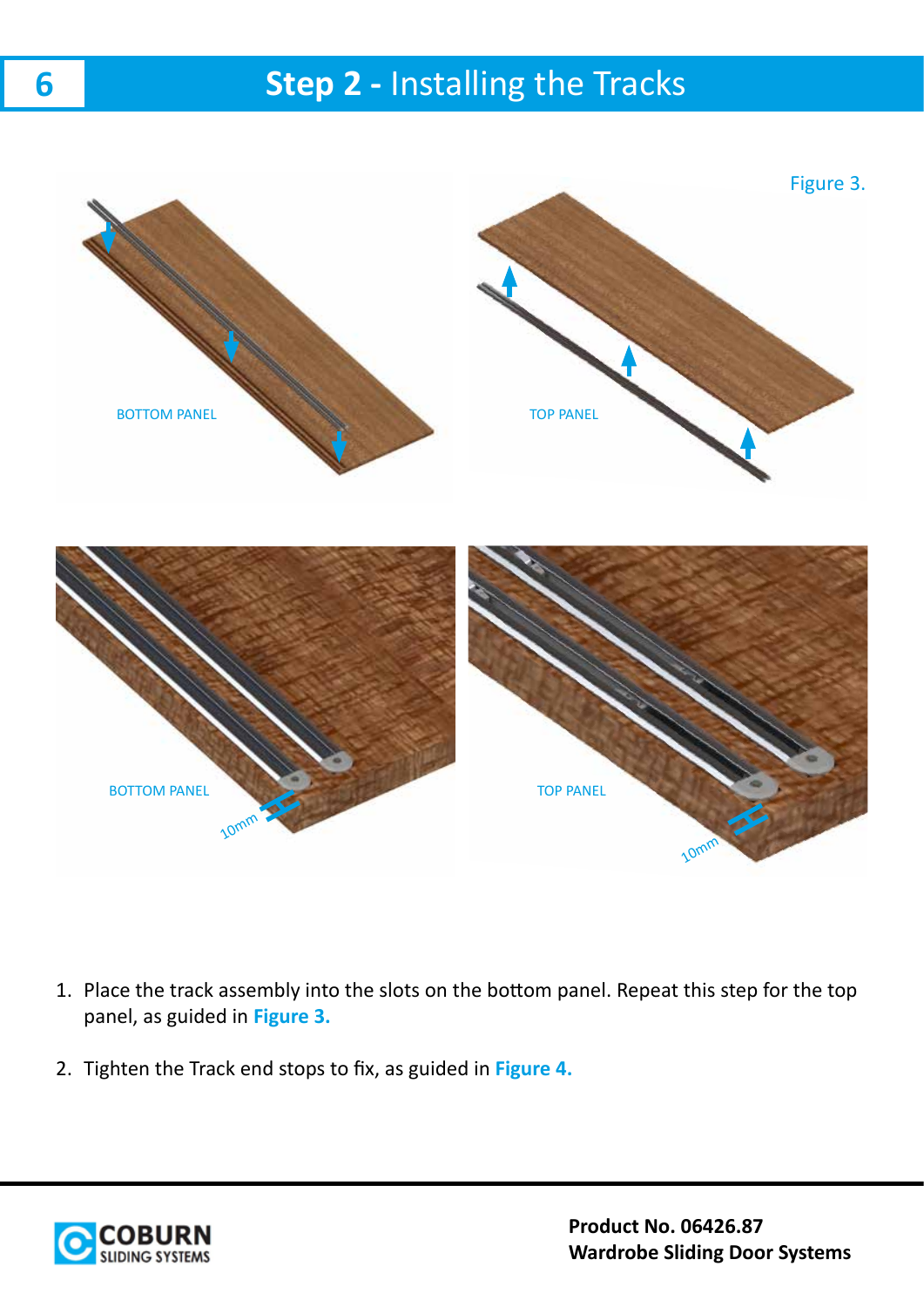# **Step 3 - Preparation of the Doors**

![](_page_6_Picture_1.jpeg)

- 1. Ensure the slots are symmetrical when cut.
- 2. Cut out the slots required using the dimensions guided in **Figure 6.**

![](_page_6_Picture_4.jpeg)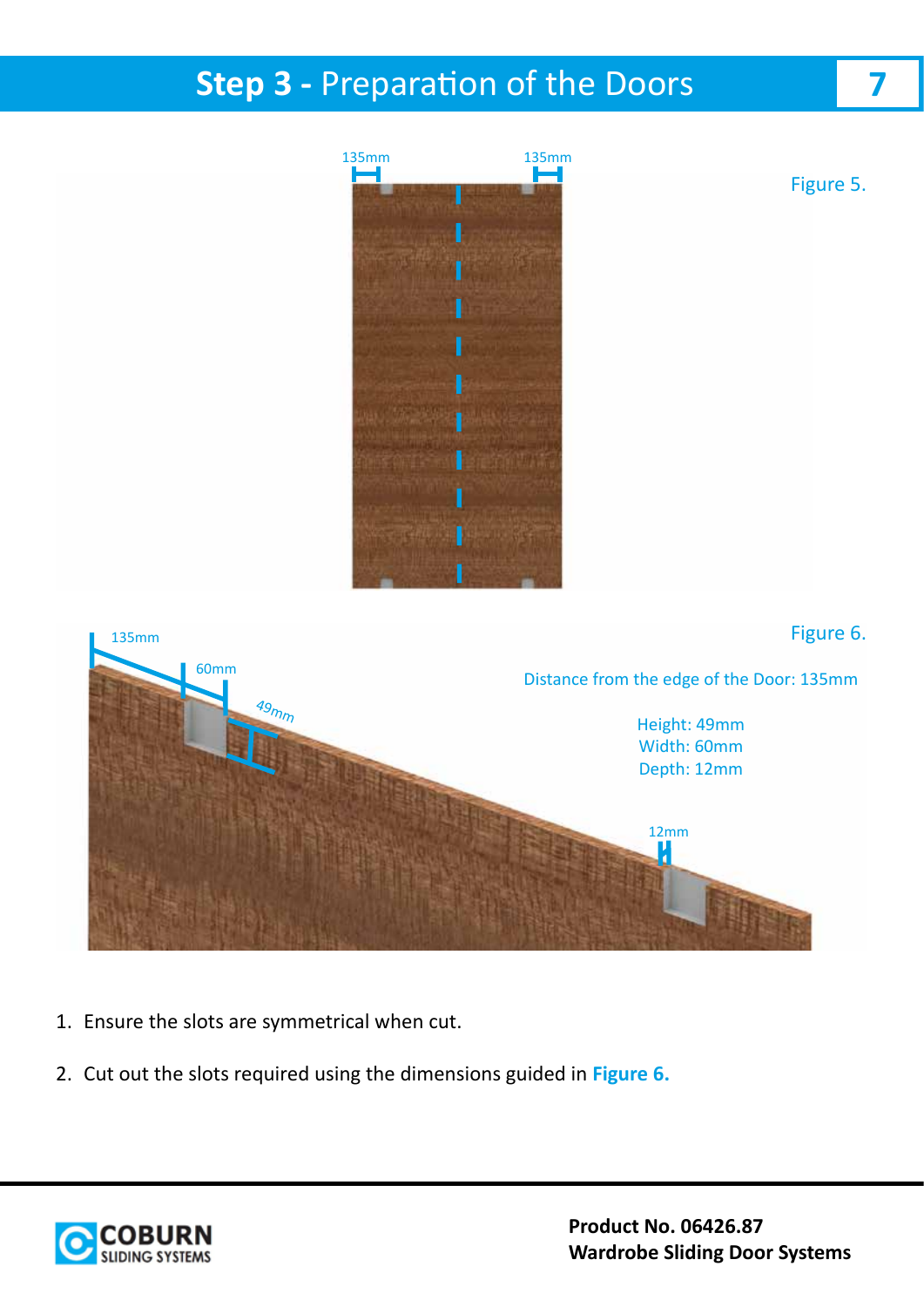# **Step 4 -** Installing the Rollers

![](_page_7_Picture_1.jpeg)

- 1. Fix the rollers to the door using the screws supplied, as guided in **Figures 7 and 8.**
- 2. Ensure the rollers are horizontal during the installation process. Lock the rollers by pushing down the wheel and sliding the clip inwards, as guided in **Figure 9.**

![](_page_7_Picture_4.jpeg)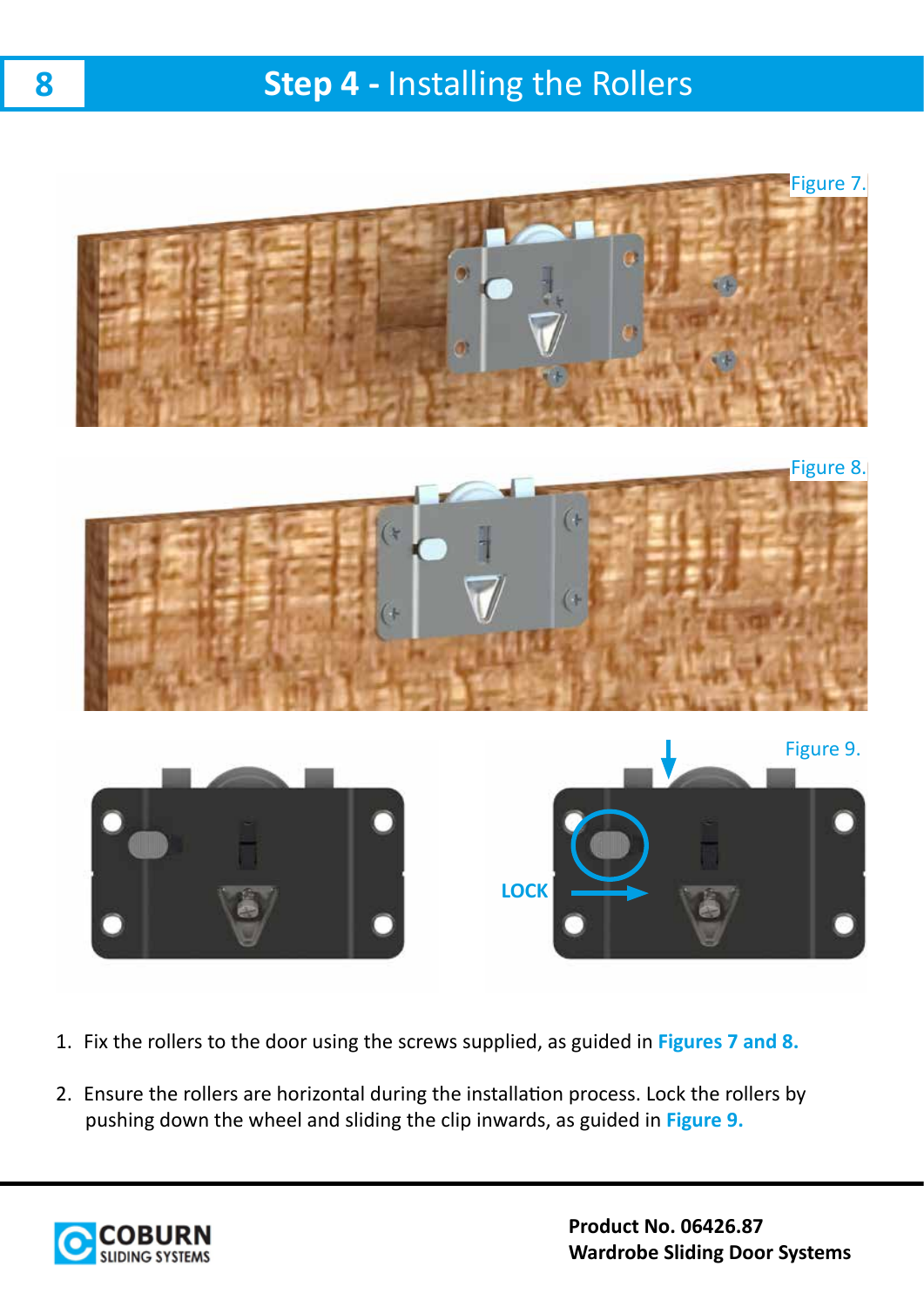# **Step 5 -** Installing the Inner and Outer Doors

![](_page_8_Picture_1.jpeg)

- 1. Place the inner door/s on the centre of the bottom track. Ensure the door/s are not tilted more than 20° during installation, as guided in **Figure 9.**
- 2. Softly push the inner door/s onto the bottom track as guided in **Figure 10.**
- 3. Unlock the roller by pushing up the wheel and sliding the clip outwards, as guided in **Figure 11.**
- 4. Carefully direct the upper roller into position as guided in **Figure 12,** then unlock the roller.
- 5. Repeat the previous 4 steps for the outer door.

![](_page_8_Picture_7.jpeg)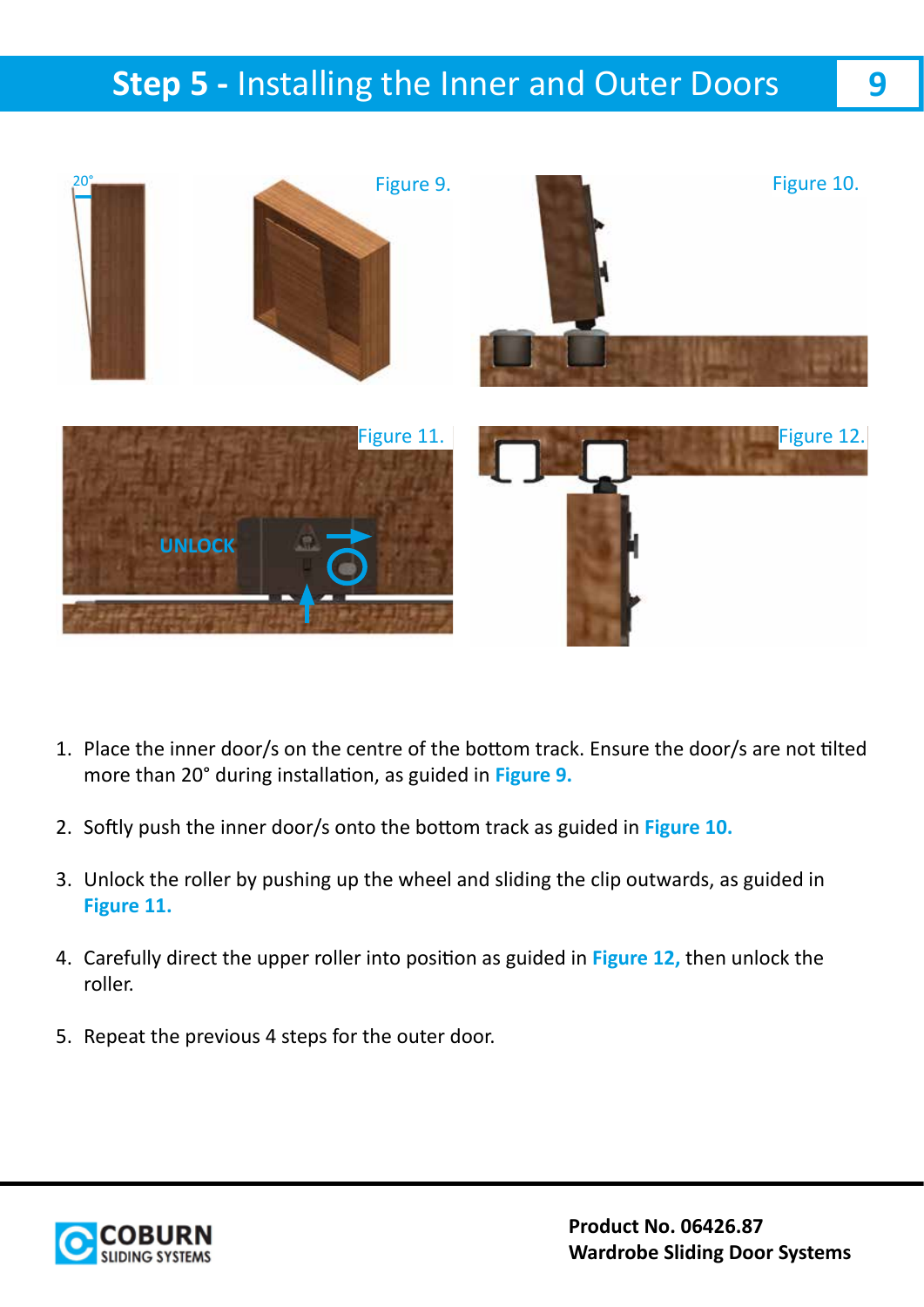# **Step 6 - Adjusting the Door gap**

![](_page_9_Picture_1.jpeg)

- 1. Push the door to the end of the track, as guided in **Figure 13**. This will position the damper.
- 2. Locate the screw on the face of the roller and screw to regulate the door gap. Repeat this step for all of the rollers, until the perfect gap has been achieved, as guided in **Figure 7.**
- 3. Using the Allen Key, fix the dampers, as guided in **Figure 7.** Ensure both ends and all dampers have been fixed.

![](_page_9_Picture_5.jpeg)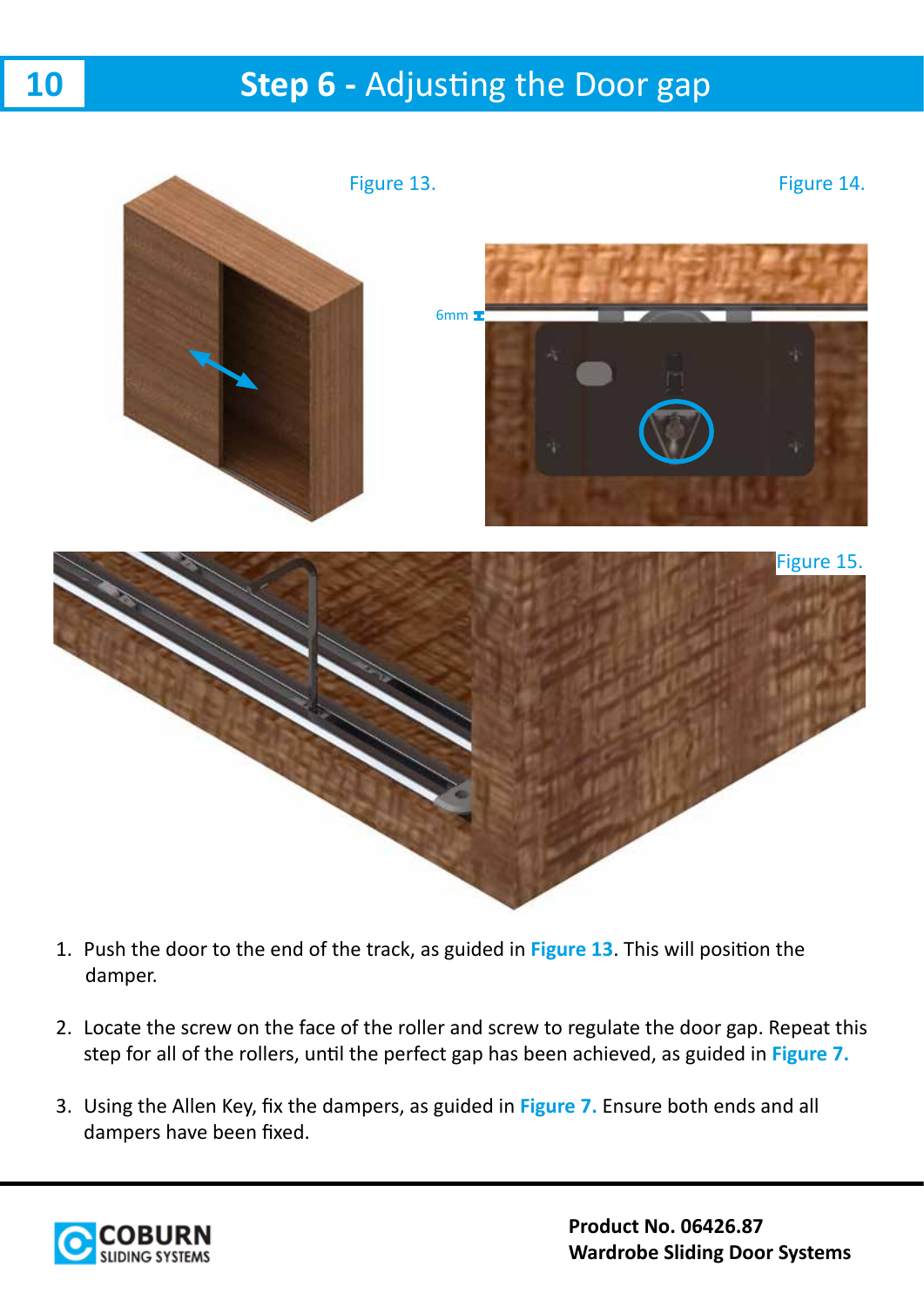![](_page_10_Picture_0.jpeg)

# **2 DOOR WARDROBE**

![](_page_10_Picture_2.jpeg)

### **Product No. 06426.87 3 DOOR WARDROBE**